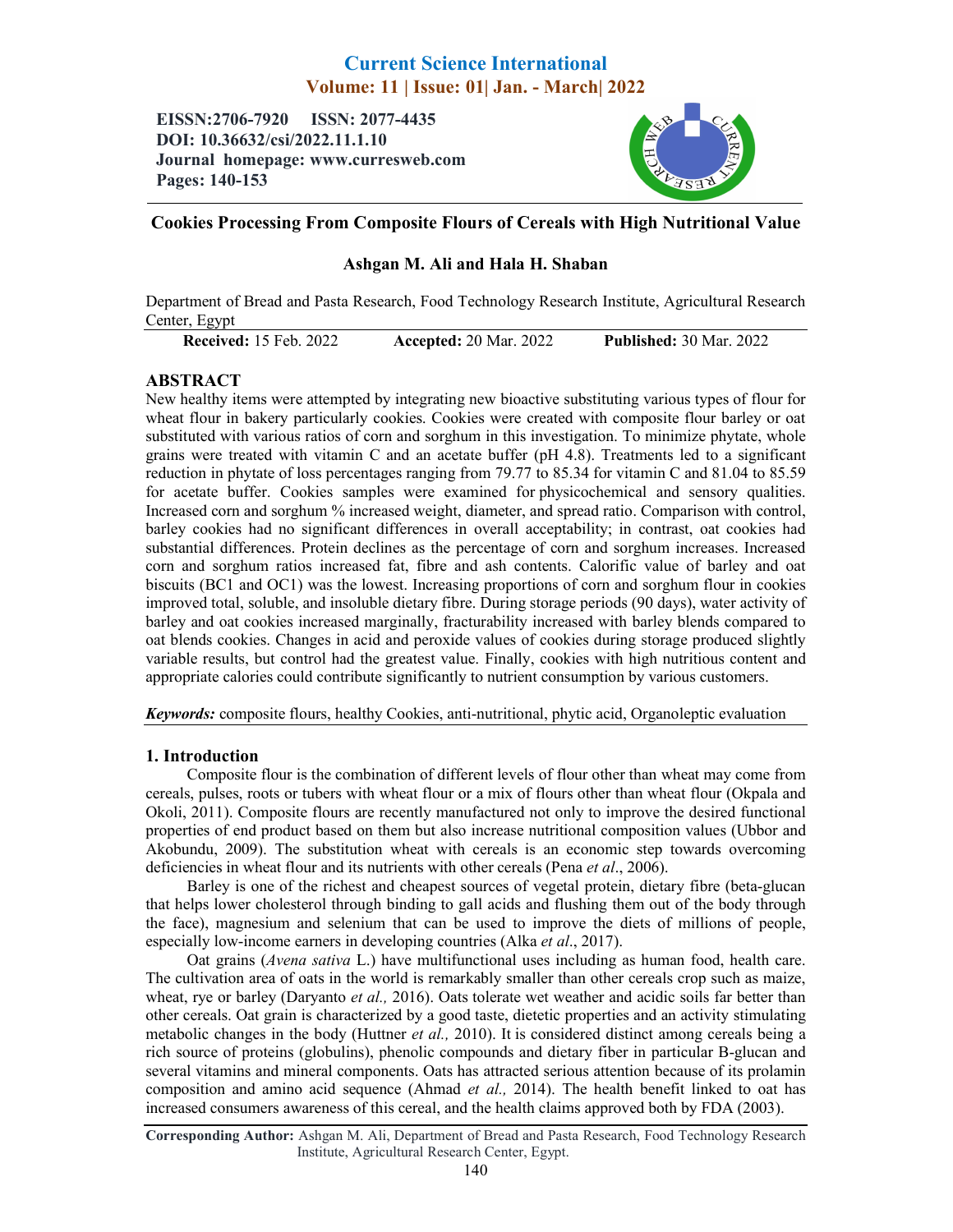Fortification of food products plays a critical role in increasing health-promoting functional components in bakery products to improve it and provide additional benefits to meet consumers 'demands (Świeca *et al*., 2017). Tasty and healthy food depends on the additions of high-quality ingredients (Vitali *et al*., 2009).

Maize and sorghum are ranked third and fifth respectively (Kadam *et al*., 2012 and Liu *et al*., 2012). Sorghum is used for production of bread, porridges, tortillas, crane couscous, spirits and non-alcoholic beverages (Kulamarva, 2005). Sorghum endosperm is a rich ingredient in starch, protein, vitamin B-complex respectively. Bran of sorghum is very good source of fiber, containing lesser amounts of ash and proteins. Phytochemicals as tannins, anthocyanin's, phenolic compounds, phytosterols etc. are important health maintains of sorghum flour (Hahn *et al*., 1984). Composite flour's glycemic index will be reduced by increasing sorghum flour levels and more effective for hypertension, diabetes and cardiac illness patients (Singh *et al*., 2012).100 g of raw sorghum supplies 329 energy calories, 72% carbohydrates, 4% fat and 11% protein. Sorghum provides many essential nutrients at elevated levels (20% or more of the Daily Value, DV), includes protein, vitamin B, niacin, thiamine and vitamin B6, and various dietary minerals, including iron (26% DV) and manganese (76% DV). Sorghum nutrients generally are similar to those of raw oats (Mutegi *et al*., 2010).

Phytate constitutes about 65–90% of the total phosphorous content in plants. It is degraded by the phytase enzyme as an inositol molecule and six inorganic phosphate molecules. Also, phytate is a strong chelating divalent cations and minerals such as  $Ca^{2+}$ ,  $Fe^{2+}$  and  $Zn^{2+}$  (Vats and Banerjee, 2004), preventing them from the absorption in the digestive system. Moreover, Phytate is famous for forming complexes with proteins in acidic and alkali pH conditions. These interactions had an impact on the protein structure, thereby reducing enzyme activity, protein solubility and proteolytic digestibility. And the phytase enzyme responds to the phytate complex; as a result, inositol, phosphate get released (Yao *et al*., 2011). Phytate is formed during maturation of cereal seeds and plays a major role in the composition of foods derived from cereals.

Depending on the quantity of different grain foods in diet and the grade of food processing, daily intake of phytate may be high, i.e., 4500 mg. Daily dose of phytate was estimated between 2000 and 2600 mg for vegetarian and other residents of rural areas of developing countries and between 150 and 1400 mg for mixed diets (Reddy, 2001).

Grains are rich in minerals but, presence of anti-nutrition factors as phytic acid inhibits biodiversity of these minerals (Valencia *et al.,* 1999), which is a major component in sorghum. Phytic acid has been called anti-nutriment, due to its ability to bind mineral proteins and starches, directly or indirectly and hence alter their soluble function and absorption (Nelson, 1967; Svanberg and Lorri, 1997).

Several methodologies have been developed to minimize phytic acid content and to improve the nutritional quality of grains that become poor because of these antinutrients. Genetic improvement and several pre-treatment methods such as fermentation, soaking, germination and enzymatic treatment of grains with phytase enzyme had been studied. Biofortification of basic crops using modern biotechnological techniques can potentially help in lowering malnutrition in developing nations (Gupta *et al*., 2015).

Cookies was become one of the most desirable snacks for children and the elderly because of their low manufacturing cost, greater convenience, long lifespan and serve as a vehicle for important nutrients. Consumption of bakery products has been increased as a result of urbanization and increase in the number of working women. Food industry can exploit this development by fabricating nutritious bakery foods (Hooda and Jood, 2005). Cookies represent the largest category of confectionery snacks in the world (Pratima and Yadava, 2000). Cookies are not considered as staple food as bread but are feasible fiber carriers because of their longer shelf-life and thus enable their large-scale productions and widespread distributions (Vratania and Zabik, 1978).

Composite flour is good used for the production of cookies rather than bread due to their readyto-eat shapes, prolonged shelf life, high consumption and good food quality. Cookies, which based on barley, rice, maize, rye, acha, amaranth and oatmeal, were returned by several researchers. Protein enrichment studies of cookies were conducted using spent grain from the brewer (Gernah *et al.*, 2010).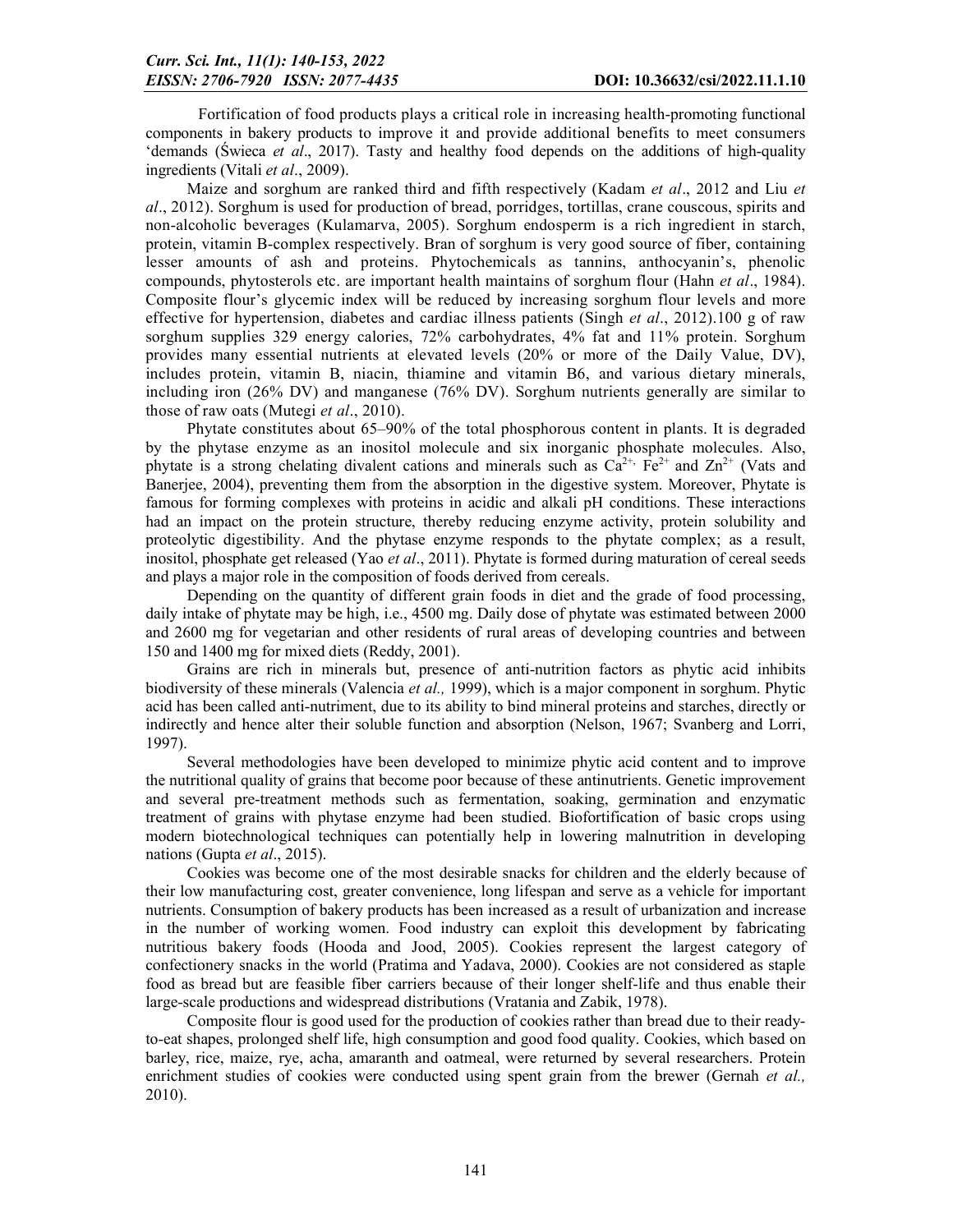Present research has been conducted to inquire into increase of nutritional value and to determine the phytic acid after some treatments using simple processing methods such as soaking in acetate buffer and vitamin C to reduce phytic acid compound from oat, barley, corn and sorghum grains. Then, evaluation the sensory and physicochemical properties of cookies manufactured from composite flour.

## 2. Materials and Methods

#### 2.1 Materials

White sorghum (*Sorghum vulgare* L. Dorado variety), naked barley (*Hordeum vulgare* L. Giza 131), corn (*Zea mays* L. *commercial hybrid Single Cross Giza 10*) and wheat (*Triticum aestivum* L. Sids 12). Samples were obtained from Field Crops, Institute, Agricultural Research Centre, Ministry of Agriculture, Giza, Egypt. Oat, Butter; sugar and baking ingredients were obtained from local markets.

#### 2.2. Methods

#### Preparation of samples

Barley, oat, sorghum, corn and wheat samples were carefully cleaned to be free from broken grains and extraneous matter.

#### Phytic acid reduction treatments:

Barley, oat, sorghum, corn and wheat samples were carefully cleaned and subjected to reduce phytic acid as following procedures according to Fredlund *et al*. (1997). The whole grains as naked barley, sorghum, oat, corn and wheat (1kg) were cleaned and washed for 3-5 min in cold deionized water. The grains were wet- steeped in 2.5 volumes of acetate buffer (pH.4.8) which were incubated at 55 °C for oat, and 37°C about 24 h for other grains, was finally dried in a convection oven at 40–50 °C for 10 h, followed by 80 °C for 3 h, then milling, while vitamin C treatment ,150 mg of ascorbic acid was mixed with 1kg of the cleaned whole grains of the samples, then milled in a laboratory mill to obtain whole meal . After then the detection of phytic acid content will compared with non-treated whole grains.

| Ingredients (g)      | Control      |              |             | <b>Barley Cookies</b> |     |                 |     |                 | <b>Oat Cookies</b> |                 |     |
|----------------------|--------------|--------------|-------------|-----------------------|-----|-----------------|-----|-----------------|--------------------|-----------------|-----|
|                      |              | BC1          | BC2         | BC3                   | BC4 | BC <sub>5</sub> | OC1 | OC <sub>2</sub> | OC3                | OC <sub>4</sub> | OC5 |
| <b>Barley/Oat</b>    | --           | 100          | 70          | 60                    | 50  | 40              | 100 | 70              | 60                 | 50              | 40  |
| Corn                 |              | --           | 15          | 20                    | 30  | 40              | --  | 15              | 20                 | 30              | 40  |
| Sorghum              |              | --           | 15          | 20                    | 20  | 20              | --  | 15              | 20                 | 20              | 20  |
| Wheat                | 100          |              |             |                       |     |                 |     |                 |                    |                 |     |
| (Whole meal)         |              |              |             |                       |     |                 |     |                 |                    |                 |     |
| <b>Sugar</b>         | 50           | 50           | 50          | 50                    | 50  | 50              | 50  | 50              | 50                 | 50              | 50  |
| <b>Butter</b>        | 50           | 50           | 50          | 50                    | 50  | 50              | 50  | 50              | 50                 | 50              | 50  |
| Egg                  | 20           | 20           | 20          | 20                    | 20  | 20              | 20  | 20              | 20                 | 20              | 20  |
| Cocoa powder         | $\mathbf{2}$ | $\mathbf{2}$ | $\mathbf 2$ | 2                     | 2   | 2               | 2   | 2               | $\mathbf 2$        | 2               | 2   |
| <b>Baking powder</b> | 1.5          | 1.5          | 1.5         | 1.5                   | 1.5 | 1.5             | 1.5 | 1.5             | 1.5                | 1.5             | 1.5 |
| <b>Salt</b>          | 0.9          | 0.9          | 0.9         | 0.9                   | 0.9 | 0.9             | 0.9 | 0.9             | 0.9                | 0.9             | 0.9 |

Table 1: Formulas of blends barley/ oat used for production cookies

Water was added as the blends need

#### Preparation of cookies

The samples flour which was chosen for cookies preparation was derived from the grains subjected to vitamin C treatment because of it is easier, healthier and safety method.

Cookies were prepared by the method reported by A.A.C.C. (2000) as in Table (1). Cookie's dough prepared from 100% whole wheat flour (control). Sugar was creamed with Butter until a slight and fluffy constituency was obtained using Kenwood chef with initial minimum speed and the speed increased step wisely. Whole egg was added, followed by flour, baking powder, salt components were added and then water was added (as every blend need) and the batter made, with having optimum consistency. The batter was rolled on a floured board using rolling pin. The rolled dough was cut into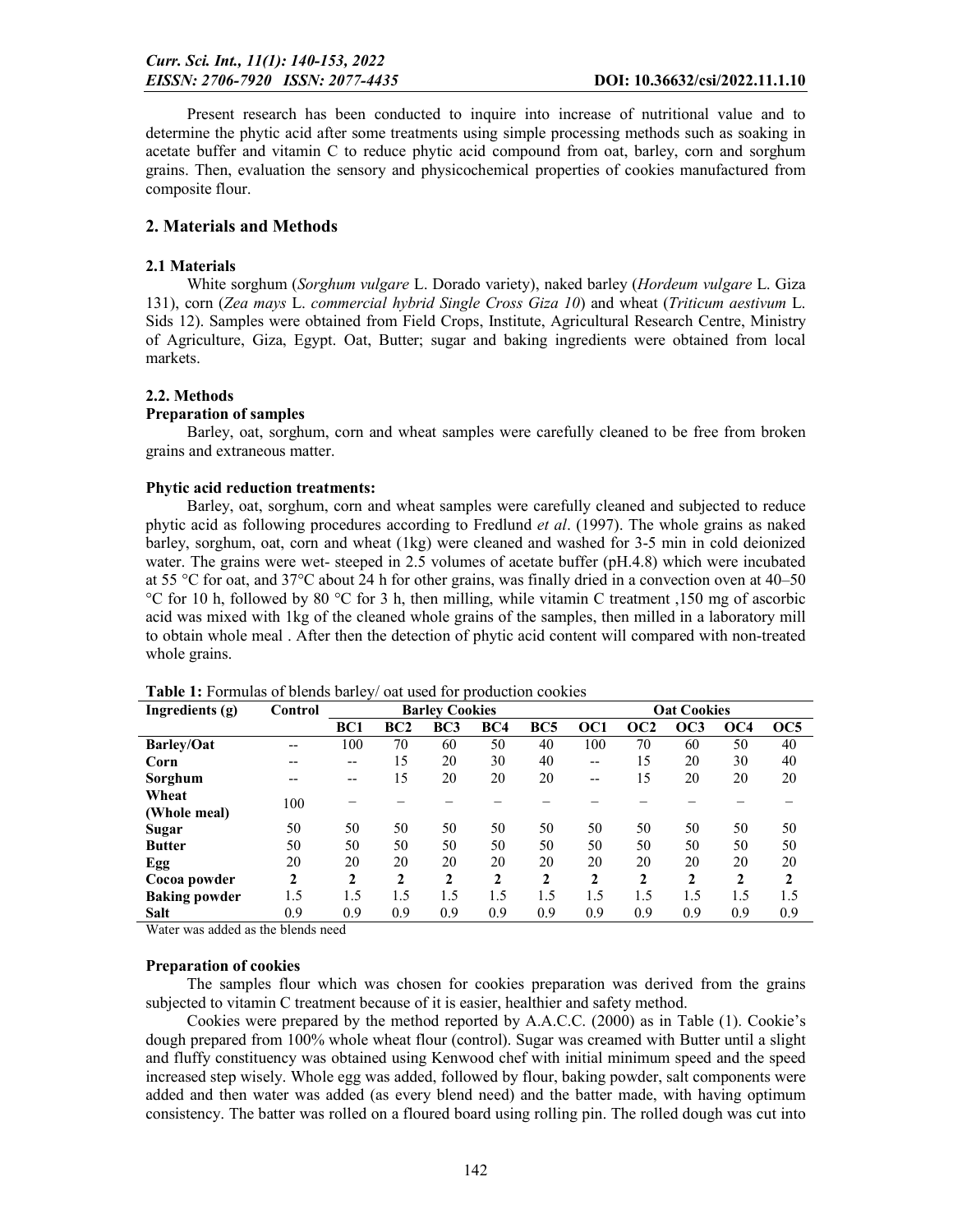circular shapes with a cutter and placed on a greased and baked at 160°C for 15 min. The cookies were brought out, cooled, and packed in polythene bags until used for laboratory analysis.

#### Physical properties of cookies.

Volume, weight, specific volume, thickness, width, and spread factor were determined according to the methods of A.A.C.C. (2000).

#### Sensory evaluation of cookies

Evaluation of cookies was carried out for the external sensory characteristics. Cookies were evaluated for color, flavor, taste, crispiness, and overall acceptability. The judgments were made through tasting products on a 20-point Hedonic Scale with corresponding descriptive terms which ranging from 20 "like extremely" to 1 "dislike extremely" according to the method described by Meilgard *et al*. (2007) to find out the most suitable blend for cookies production.

#### 2.3. Chemical analysis

Moisture, protein, fats, crude fiber and ash contents of cookies samples have been determined using the procedures of A.O.A.C. (2005).

The total carbohydrate (CHO) was calculated by difference on dry weight bases  $CHO = 100-$  (protein + fat + fiber + ash).

Energy value (kcal/100 g) has been determined in accordance with the method of Marero *et al*. (1998) using the factor  $(4 \times \%$ Protein) +  $(4 \times \%$ Carbohydrate) +  $(9 \times \%$  Fat).

#### Determination of total; Insoluble and soluble dietary fiber

Total and Insoluble dietary fiber content of cookies samples were determined according to the enzymatic methods of A.O.A.C. (2005). Soluble dietary fiber was calculated out of difference as follows:

Soluble dietary fiber = Total dietary fiber- Insoluble dietary fiber.

#### Determination of phytic acid for grains

Phytic acid was determined using the method described in Wheeler and Ferrel (1971) using a 2.0 g dried sample. A standard curve was prepared expressing the results in equivalents Fe  $(No)_3$ , phytate phosphorus was calculated using the standard curve assuming a 4:6 iron-phosphorus molar ratio.

#### Determination of keeping storage of cookies

Cookies were storage under conditions at room temperature  $(20 - 25^{\circ}C)$  for 3 months. Determination of keeping storage operated as follows:

#### Determination of Water activity (aw)

Water activity  $(a_w)$  was measured at 25°C using a Decagon A qualab Meter Series 3TE (Pullman, WA, USA). All samples of storage cookies were broken into small pieces immediately before water activity measurement.

#### Texture analysis

A texture analyzer (BROOKFIELD CT3 TEXTURE ANALYZER Operating Instructions Manual No. M08-372-C0113, Stable Micro Systems, USA) was used for the texture profile measurement of cookies in terms of Fracturability (N) of the samples following the method described in Chauhan *et al*., (2016).

#### Extraction oil from cookies

Samples of cookies (25-50g) were grounded and soaked in n- hexane or mixture (hexane: ethanol) (3:1). The collected oil was filtered. The solvent was vaporized under vacuum at 40-45°C in rotary-evaporator. The oil was kept in a refrigerator until analysis A.O.A.C., (2005).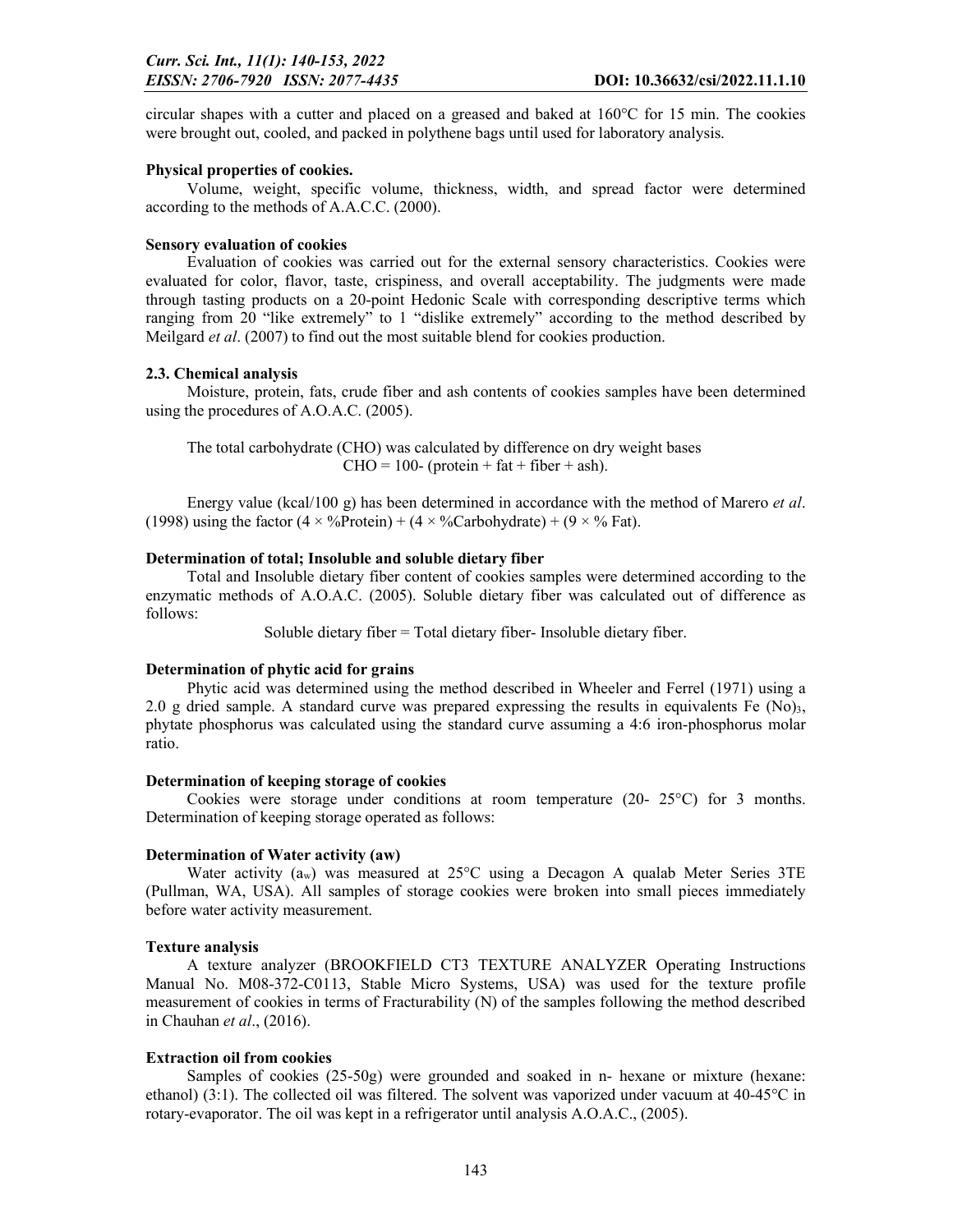#### Acid value

Acid value of the oil has been determined in accordance with the procedure A.O.A.C. (2005) as follows. Known weight (1-2g) of oil was disbanded in a neutral ethyl alcohol (30 ml). The mixture was boiled in a water bath for 2 min followed by titration with potassium hydroxide solution (0.1 N) in the presence of phenolphthalein as an indicator and calculated according to the following equation:

Acid value (mg KOH per g of sample) <sup>=</sup> *S x N x 56.1 Weight of sample(g)*

Where:  $N =$  normality of KOH S =ml of KOH

#### Peroxide value

The peroxide value was determined in accordance with the methodology described in A.O.A.C. (2005). A known weight of oil (2.5 g) was dissolved in a 30 ml mix of glacial acetic acid and chloroform (3:2 v/v). A newly prepared saturated solution of potassium iodide (1ml) was added and the contents of the flask were vigorously shaken exactly for 1 min. Distilled water (30 ml) was added and solution was titrated slowly with sodium thiosulfate solution (0.01 N) in the presence of starch solution (1%) and calculated according to the following equation.

Peroxide value (as milli-equivalent of peroxide per 1000g of sample) *S x N x 1000 Weight of sample(g)*

 $S = ml$ . of  $Na<sub>2</sub>S<sub>2</sub>O<sub>3</sub>$  (blank corrected)  $N =$  Normality of Na<sub>2</sub>S<sub>2</sub>O<sub>3</sub> Solution.

#### 2.4. Statistical analysis

Data were statically analyzed using MSTAT-C v.2.1 (Michigan State University, Michigan, USA) and mean comparisons were based on the least significant difference (LSD at 5%) test according to Maxwell and Delaney, (1989).

#### 3. Results and Discussion

#### 3.1. Reduction phytic acid of raw materials

Phytic acid binds minerals and makes them unavailable as nutritional factors. Absorption of iron and Zn was found to be inhibited when the phytic acid-metal ratio was greater than 10 (Gharib *et al.,* 2006). Results from research on humans have shown that high levels of this anti-nutrient may cause Zn deficiency (Martinez *et al*., 2002). Limited bioavailability of minerals in grains due to relatively low levels of minerals and the presence of phytic acid and other antinutritional factors that reduce their bioavailability to 5-15% pose challenges from a nutritional point of view (Das *et al.,*  2011).

The results obtained from identification of phytic acid in whole flour before and after treatments with two methods (Vitamin C. and Acetate buffer) are present in Table (2).The results showed that the phytic acid content of whole flour recorded high value in whole wheat compared with other types of flour (3.07 $\pm$ 0.063), the result indicated a significant decrease (p>0.05) of phytic acid of all the processed treatments, whole flour of sorghum had higher sensitive for two processed treatments, which registered the loss percentage (85.34; and 85.59) which the value of phytate reduced from  $0.805\pm0.002$  to  $0.118\pm0.002$  and  $0.116\pm0.001$  for Vitamin C. and acetate buffer treat, respectively. These results were due to phytic acid was hydrolyzed by phytases found in certain plants, micro-organisms and animal tissues. Cereal phytases activated at pH optimum in the range 4·5–6·0 (Tijskens *et al.,* 2001). This result accordance with Omara, (2017) who reported that used five methods of process to reduce phytic acid from Sudanese sorghum local name Feterita Gadarif (F.G), the highest loss of phytate recorded in germination method (98%) followed by vitamin C treatment (86.2%). Also, Omara, (2017) reported that vitamin C is strong enhancer of plant iron can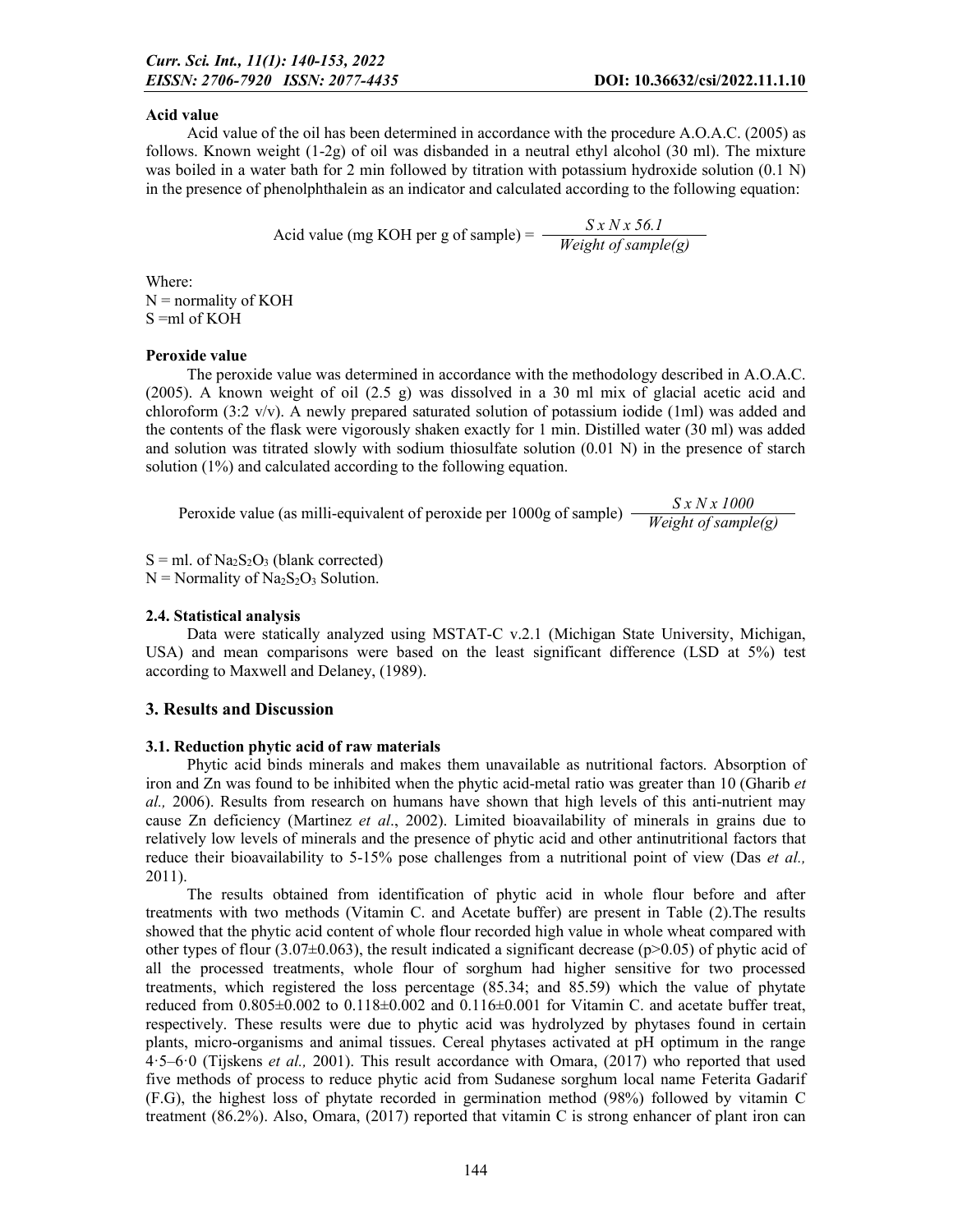overcome the inhibitors in plant foods. Fredlund *et al*., (1997) stated that reduction of phytate during hydrothermal processing of wheat, rye, hulled barley and dehulled barley, husked oats and naked oats were incubated with water or acetate buffer (pH 4.8) at 55°C for 24 hrs except oats, which incubated to 37°C phytate in wheat, rye and barley was reduced from 46% to 77% when water was used and from 84% to 99% when acetate buffer was used. Citric acid and citrate buffer were used to adjust pH in some experiments, and their use caused less phytate reduction than when acetate and lactic acid were used.

| <b>Samples</b>        | Phytic acid values $g/100g$ (dw) |                           |          |                           |          |  |  |  |
|-----------------------|----------------------------------|---------------------------|----------|---------------------------|----------|--|--|--|
|                       | Raw sample                       | Vit. C t.                 | Loss $%$ | Acet. Buff. t.            | Loss $%$ |  |  |  |
| Wheat                 | $3.07 \pm 0.063a$                | $0.621 \pm 0.009a$        | 79.77    | $0.582 \pm 0.003a$        | 81.04    |  |  |  |
| <b>Barley</b>         | $2.78\pm0.028$ <b>b</b>          | $0.51 \pm 0.005$ <b>b</b> | 81.65    | $0.49 \pm 0.005$ <b>b</b> | 82.37    |  |  |  |
| Oat                   | $2.81 \pm 0.005$ <b>b</b>        | $0.49 \pm 0.001$ b        | 82.56    | $0.47 \pm 0.002$ <b>b</b> | 83.27    |  |  |  |
| Corn                  | $1.23 \pm 0.086c$                | $0.205 \pm 0.006c$        | 83.33    | $0.201 \pm 0.01c$         | 83.66    |  |  |  |
| Sorghum               | $0.805 \pm 0.002$ d              | $0.118 \pm 0.002$ d       | 85.34    | $0.116 \pm 0.0005$ d      | 85.59    |  |  |  |
| L.S.D <sub>0.05</sub> | 0.179                            | 0.024                     |          | 0.023                     |          |  |  |  |

Table 2: Phytic acid reductions of raw materials by vitamin C and acetate buffer treatments.

Means in the same column with different letters are significantly different ( $p \le 0.05$ ), each mean value is followed by  $\pm$ SE (standard error).

## 3.2. Physical properties of cookies

Physical properties of barley cookies BC and oat cookies OC were found in Table (3), there were no significant differences between BC and control (whole wheat) in volume and specific vol. but control and BC1 had lowest score. For oat composite cookies there were significant differences between OC5 and other cookies in volume and specific volume. Spread ratio and diameter of cookies had been used to determine the quality of flour for producing cookies (Gaines, 1994).

| <b>Samples</b>        | Volume                   | Weight              | Specific vol.            | <b>Diameter</b>          | <b>Thickness</b>         | <b>Spread</b>           |
|-----------------------|--------------------------|---------------------|--------------------------|--------------------------|--------------------------|-------------------------|
|                       | (cm <sup>3</sup> )       | (g)                 | $\text{(cm}^3/\text{g})$ | (cm)                     | (cm)                     | ratio                   |
| Cont.                 | $38.50 \pm 0.8$ ab       | $20.71 \pm 0.01$ bc | $1.86 \pm 0.04$ ab       | $6.10 \pm 0.06a$         | $1.67 \pm 0.01c$         | $3.66 \pm 0.1a$         |
| BC1                   | $38.75 \pm 2.1$ ab       | $20.96 \pm 0.02$ ab | $1.85 \pm 0.10$ ab       | $5.03 \pm 0.01$ d        | $1.93 \pm 0.03a$         | $2.61 \pm 0.3$ bc       |
| BC2                   | $45.50 \pm 0.2a$         | $20.99 \pm 0.13$ ab | $2.17 \pm 0.03a$         | 5.34 $\pm$ 0.05 $\bf{c}$ | $1.87 \pm 0.06a$         | $2.87 \pm 0.6$ <b>b</b> |
| BC <sub>3</sub>       | $43.25 \pm 1.2a$         | $20.68 \pm 0.10$ ab | $2.06 \pm 0.07a$         | $5.27 \pm 0.03c$         | $1.78 \pm 0.05$ ab       | $2.98 \pm 0.9$ <b>b</b> |
| BC4                   | $43.50 \pm 2.0a$         | $21.22 \pm 0.01a$   | $2.05 \pm 0.09a$         | 5.54 $\pm$ 0.02 <b>b</b> | $1.90 \pm 0.00a$         | $2.94 \pm 0.1$ <b>b</b> |
| BC <sub>5</sub>       | $46.50 \pm 0.8a$         | $21.41 \pm 0.04a$   | $2.17 \pm 0.04a$         | $5.51 \pm 0.01$ <b>b</b> | $1.82 \pm 0.04$ ab       | $3.04 \pm 0.8$ <b>b</b> |
| L.S.D <sub>0.05</sub> | 5.55                     | 0.28                | 0.27                     | 0.12                     | 0.09                     | 0.28                    |
| Cont.                 | $38.50 \pm 0.8$ <b>b</b> | $20.71 \pm 0.01a$   | $1.86 \pm 0.04$ d        | $6.10\pm0.06c$           | $1.67 \pm 0.01$ <b>b</b> | $3.66 \pm 0.1a$         |
| OC <sub>1</sub>       | $47.50 \pm 0.2$ <b>b</b> | $21.19 \pm 0.04a$   | $2.24 \pm 0.02c$         | $5.97 \pm 0.06c$         | $1.95 \pm 0.10a$         | $3.09 \pm 2.0$ <b>b</b> |
| OC2                   | $49.25 \pm 1.5$ <b>b</b> | $20.31 \pm 0.39$ ab | $2.43 \pm 0.03$ <b>b</b> | $6.32 \pm 0.09a$         | $1.78 \pm 0.03$ <b>b</b> | $3.55 \pm 1.1a$         |
| OC <sub>3</sub>       | $49.00 \pm 1.1$ <b>b</b> | $20.06 \pm 0.12$ ab | $2.45 \pm 0.07$ <b>b</b> | $6.28 \pm 0.10$ ab       | $1.73 \pm 0.01$ <b>b</b> | $3.62 \pm 0.7a$         |
| OC <sub>4</sub>       | 50.75 $\pm$ 1.2 <b>b</b> | $20.56 \pm 0.26a$   | $2.47 \pm 0.03$ <b>b</b> | $6.42 \pm 0.03a$         | $1.77 \pm 0.01$ <b>b</b> | $3.64 \pm 0.3a$         |
| OC <sub>5</sub>       | 55.00 $\pm$ 0.0a         | $20.94 \pm 0.04a$   | $2.63 \pm 0.01a$         | $6.48 \pm 0.07$ a        | $1.77 \pm 0.01$ <b>b</b> | $3.67 \pm 0.7a$         |
| L.S.D <sub>0.05</sub> | 4.04                     | 0.79                | 0.15                     | 0.16                     | 0.16                     | 0.32                    |

Table 3: Physical properties of barley BC and oat OC cookies

Means in the same column with different letters are significantly different ( $p≤ 0.05$ ), each mean value is followed by ± SE (standard error).

Cookies prepared from whole wheat flour had a higher spread ratio  $(3.66 \pm 0.10)$  compared to barley BC1 and composite barley cookies that have been reduced with the substitution of more barley flours, this could be due to the nature of starch present in wheat and other used flours (Mir *et al.,* 2015). While for oat composite flour, spread ratio and diameter had no significant different value in comparison with whole wheat cookies, except oat cookies (OC1) only had significant different value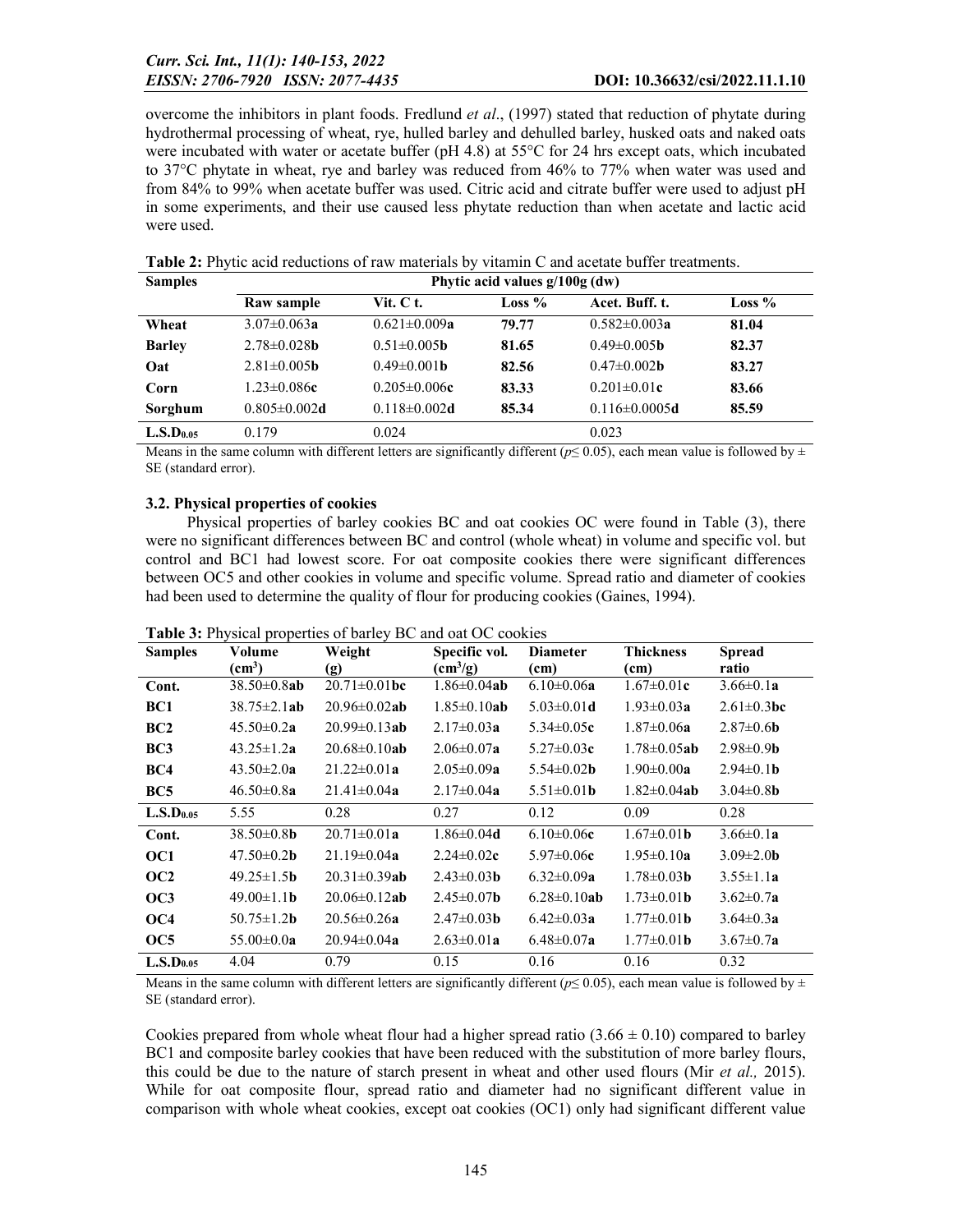$(3.09\pm2.0)$ . The weight, diameter and the spread ratio of the cookies followed the same trend in which an increase in corn and sorghum percentage increases the physical parameters, these results were agreement with Adebowale *et al.,* (2012) and Adeyeye, (2016), but spread ratio was increased with reduced sorghum flour in the cookies (Ayo and Gaffa, 2002).

## 3.3. Sensory Evaluation of Cookies

Sensory evaluation is a scientific method that uses human senses, such as vision, taste, smell and touch, to evaluate the characteristics of foods (Tuorila, 2015). Mean score of color, flavor, crispiness, taste and overall acceptability of barley supplemented cookies developed by various composite of barley flour, corn and sorghum which were subjected to vitamin C. treatment, were presented in Table (4) and Fig (1). There are no significant differences between cookies samples compared with control which recorded for color, flavor and overall acceptability. While in taste, BC4 and BC5 samples were have the highest scores 19.51 and 19.44 respectively. Above that, BC3, BC4, BC5 and control recorded no significant differences between them in crispiness attribute.

Mean score of oat supplemented cookies developed by various composite of oat, corn and sorghum flour which were subjected to vitamin C. treatment, were presented in Table (5) and Fig (2). Color, taste, crispiness and overall acceptability recorded significant differences for oat cookies (OC) compared with control, while there are no significant differences for all cookies in flavor attribute. Tosh *et al.*, (2008) stated that market values of oat and barley  $\beta$ -glucan based foods are already tested in various formulations with commercial success. In contrast Amir *et al*., (2015) showed that statistical results the addition of sorghum, corn and a combination of these whole meals had a very significant effect  $(p<0.01)$  on the sensory characteristics of the cookies.

|                        |                    | <b>THERE</b> If Densery Evaluation of Burley Cookies (BC) |                     |                    |                              |
|------------------------|--------------------|-----------------------------------------------------------|---------------------|--------------------|------------------------------|
| <b>Sample</b>          | <b>Color</b>       | Flavor                                                    | Taste               | <b>Crispiness</b>  | <b>Overall acceptability</b> |
| Cont.                  | $18.05 \pm 0.15$ a | $18.80 \pm 0.26$ a                                        | $18.02 \pm 0.14$ c  | $18.81 \pm 0.27$ a | $18.43 \pm 0.19$ ab          |
| BC1                    | $18.04 \pm 0.13$ a | $19.03 \pm 0.18$ a                                        | $18.99 \pm 0.19$ b  | $18.05 \pm 0.15$ b | $18.60 \pm 0.19$ a           |
| BC2                    | $18.07 \pm 0.18$ a | $18.98 \pm 0.22$ a                                        | $19.00 \pm 0.19$ ab | $18.10\pm0.10 b$   | $18.62 \pm 0.17$ a           |
| BC3                    | $18.07 \pm 0.21$ a | $18.99 \pm 0.19$ a                                        | $19.01 \pm 0.15$ ab | $18.87 \pm 0.22$ a | $19.01 \pm 0.16$ a           |
| BC4                    | $18.20 \pm 0.19$ a | $19.01 \pm 0.16$ a                                        | $19.51 \pm 0.12$ a  | $18.98 \pm 0.22$ a | $19.01 \pm 0.15$ a           |
| BC <sub>5</sub>        | $18.25 \pm 0.18$ a | $19.00 \pm 0.19$ a                                        | $19.44 \pm 0.14$ a  | $18.99 \pm 0.16$ a | $19.00 \pm 0.19$ a           |
| L.S. D <sub>0.05</sub> | 0.50               | 0.58                                                      | 0.46                | 0.55               | 0.52                         |

Table 4: Sensory Evaluation of Barley Cookies (BC)

Means in the same column with different letters are significantly different ( $p \le 0.05$ ), each mean value is followed by  $\pm$ SE (standard error).

Table 5: Sensory Evaluation of Oat Cookies (OC)

| <b>Sample</b>          | Color              | Flavor             | Taste              | <b>Crispiness</b>  | <b>Overall acceptability</b> |
|------------------------|--------------------|--------------------|--------------------|--------------------|------------------------------|
| Cont.                  | $18.05 \pm 0.15$ b | $18.80\pm0.26$ a   | $18.02 \pm 0.14$ b | $18.81 \pm 0.27$ b | $18.43 \pm 0.19$ b           |
| OC <sub>1</sub>        | $18.99 \pm 0.13$ a | $18.97 \pm 0.14$ a | $19.55 \pm 0.13$ a | $19.57 \pm 0.14$ a | $19.62 \pm 0.11$ a           |
| OC2                    | $19.02 \pm 0.15$ a | $19.04\pm0.18$ a   | $19.66 \pm 0.09$ a | $19.60 \pm 0.15$ a | $19.64 \pm 0.10$ a           |
| OC3                    | $19.01 \pm 0.12$ a | $19.02\pm0.18$ a   | $19.66 \pm 0.11$ a | $19.64\pm0.11$ a   | $19.62 \pm 0.11$ a           |
| OC4                    | $19.02 \pm 0.20$ a | $19.02 \pm 0.15$ a | $19.57 \pm 0.13$ a | $19.62 \pm 0.11$ a | $19.57 \pm 0.13$ a           |
| OC5                    | $19.02 \pm 0.16$ a | $19.00 \pm 0.17$ a | $19.55 \pm 0.11$ a | $19.60 \pm 0.12$ a | $19.57 \pm 0.13$ a           |
| L.S. D <sub>0.05</sub> | 0.47               | 0.52               | 0.34               | 0.45               | 0.40                         |

Means in the same column with different letters are significantly different ( $p \le 0.05$ ), each mean value is followed by  $\pm$ SE (standard error).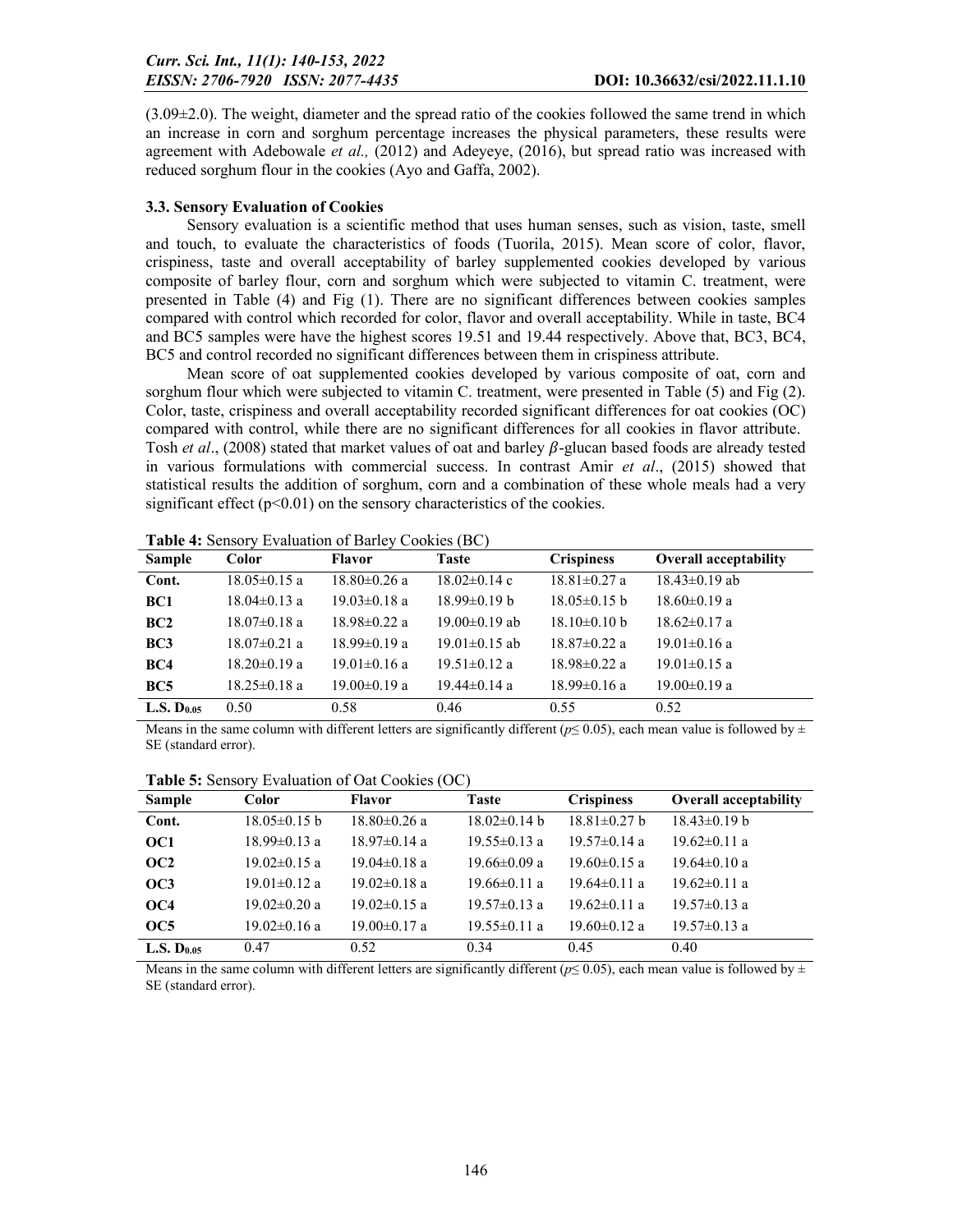

BC3 BC4 BC5

Fig 1: Control (whole wheat flour), barley and barley composite cookies



Fig 2: Control (whole wheat flour), oat and oat composite cookies

## 3.4. Chemical composition of cookies

Chemical compositions of Barley and oat cookies were registered in Table (6). Protein contents decrease by increasing supplementation percent of barley and oat flour by corn and sorghum flour. BC5 had the lowest value of proteins (8.24±0.03), but oat cookies OC1 had the highest protein value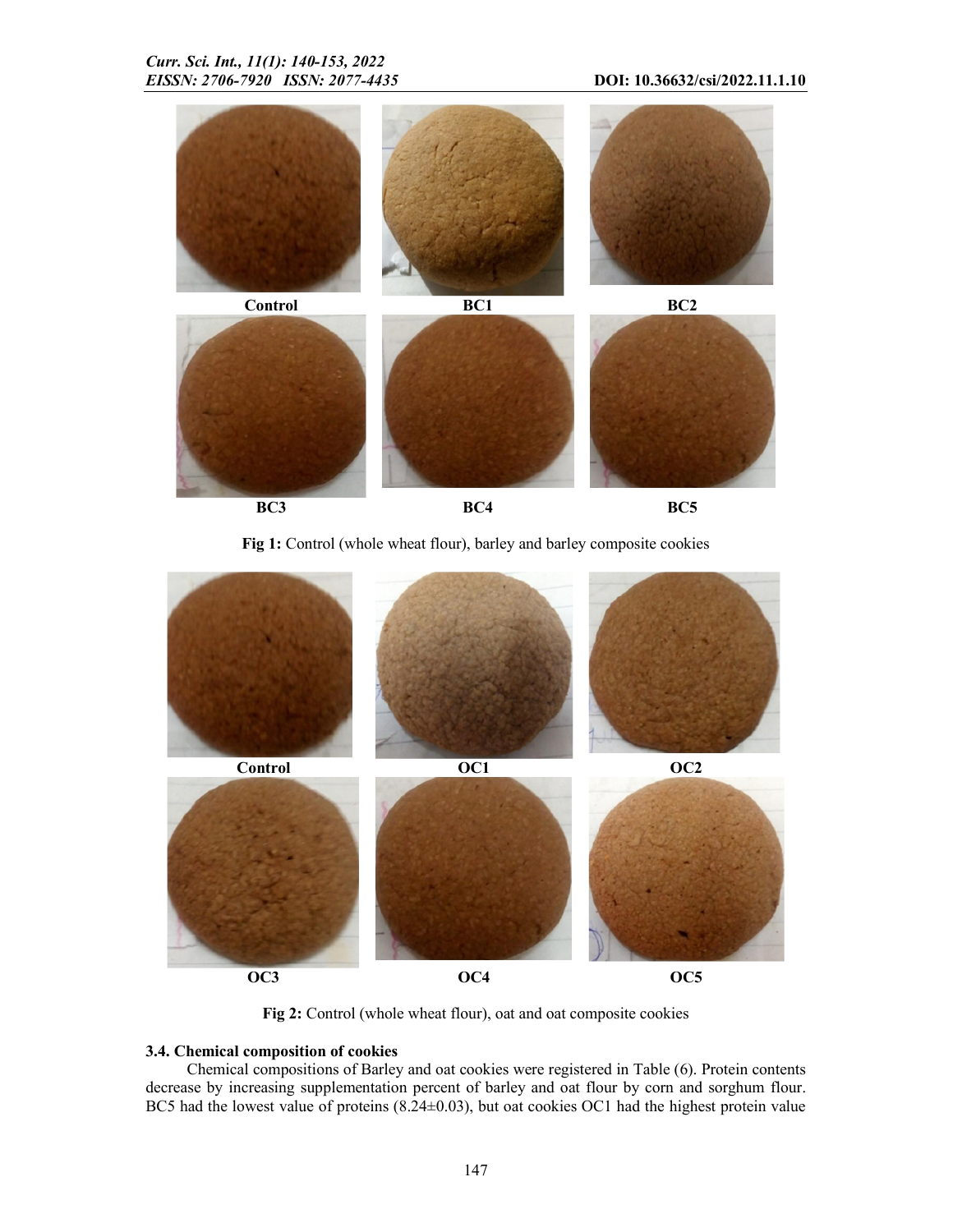(9.51±0.02). These results are supported by the results of Yaseen *et al*., (2010). Crude fat contents showed no significant affects ( $p<0.05$ ) between barley cookies BC2, 3, 4 and 5 but control cookies and BC1 recorded significant different value. While, oat blends recorded no significant different between them, whereas there is a significant different corresponding to control and OC1. Crude fiber and ash contents were increased by increasing the percentage of corn and sorghum flour. Results are in accordance with the results of Giwa and Victor, (2010). Amir *et al*., (2015) reported that the chemical analysis of different whole flour (maize, sorghum and wheat) and their acceptable mixtures have demonstrated that the cereal mixture significantly increased the fat, fiber and ash percentages with the substitutions of both cereals. Total carbohydrates recorded significant different between (control and BC1) and other barley cookies, all oat cookies had less values than control cookies.

The energy value of the cookie samples ranged between  $494.65 \pm 0.47$  and  $507.43 \pm 3.47$  kcal/100 g; the energy values of the composite cookies were no significantly ( $p \le 0.05$ ) different from the reference sample, while cookie samples (BC1 and OC1) had the lowest energy value, The protein, fat and carbohydrate constituents of the blend contributed to the energy value of the cookies. Cookies are energy-giving foods that are consumed mostly in-between meals by both young and old.

| Table 6: Chemical composition of cookies (on dry weight basis) |  |
|----------------------------------------------------------------|--|
|----------------------------------------------------------------|--|

| <b>Samples</b>        | Protein<br>$\frac{0}{0}$ | <b>Crude Fiber</b><br>$\%$ | Ether<br>extract %        | o<br>Ash<br>$\%$   | <b>Total</b><br>carbohydrate* % | <b>Energy value</b><br>(kcal/100 g) |
|-----------------------|--------------------------|----------------------------|---------------------------|--------------------|---------------------------------|-------------------------------------|
| Cont.                 | $9.23 \pm 0.02a$         | $0.55 \pm 0.02$ ab         | $20.33 \pm 0.06c$         | $1.2 \pm 0.05$ cd  | $68.69 \pm 0.05a$               | $494.65 \pm 0.47$ ab                |
| BC1                   | $9.13 \pm 0.01a$         | $0.56 \pm 0.01a$           | $21.22 \pm 0.10$ <b>b</b> | $1.31 \pm 0.01c$   | $67.78 \pm 0.27a$               | $498.62 \pm 2.06a$                  |
| BC2                   | $8.99 \pm 0.16$ <b>b</b> | $0.58 \pm 0.01a$           | $21.52 \pm 0.01$ ab       | $1.42 \pm 0.01c$   | $67.49 \pm 0.09$ <b>b</b>       | 499.60 $\pm$ 0.07a                  |
| BC <sub>3</sub>       | $8.61 \pm 0.05c$         | $0.58 \pm 0.02a$           | $21.59 \pm 0.06$ ab       | $1.65 \pm 0.01$ ab | $67.57 \pm 0.22$ <b>b</b>       | $499.03 \pm 1.73a$                  |
| BC4                   | $8.48 \pm 0.05c$         | $0.59 \pm 0.01a$           | $21.98 \pm 0.18a$         | $1.72 \pm 0.02a$   | $67.23 \pm 0.21$ <b>b</b>       | 500.66 $\pm$ 1.06a                  |
| BC <sub>5</sub>       | $8.24 \pm 0.03$ d        | $0.62 \pm 0.01a$           | $22.54 \pm 0.32a$         | $1.85 \pm 0.02a$   | $66.75 \pm 0.21$ bc             | 502.82 $\pm$ 3.62a                  |
| L.S.D <sub>0.05</sub> | 0.179                    | 0.069                      | 0.636                     | 0.111              | 0.762                           | 7.47                                |
| Cont.                 | $9.23 \pm 0.02$ <b>b</b> | 0.55 $\pm$ 0.02ab          | $20.33 \pm 0.06c$         | $1.2 \pm 0.05$ d   | $68.69 \pm 0.05a$               | $494.65 \pm 0.47$ ab                |
| OC1                   | $9.51 \pm 0.02a$         | $0.58 \pm 0.01a$           | $22.00 \pm 0.14$ <b>b</b> | $1.38 \pm 0.05$ bc | $66.24 \pm 0.17$ <b>b</b>       | $501.00 \pm 0.23a$                  |
| OC <sub>2</sub>       | $9.48 \pm 0.01a$         | $0.59 \pm 0.01a$           | $22.55 \pm 0.32$ ab       | $1.44 \pm 0.01$ b  | $65.94 \pm 0.02$ <b>b</b>       | 504.63 $\pm$ 2.92a                  |
| OC3                   | $9.36 \pm 0.04$ ab       | $0.6 \pm 0.01a$            | $23.05 \pm 0.03a$         | $1.66 \pm 0.01a$   | $65.33 \pm 0.17$ bc             | $506.21 \pm 1.24a$                  |
| OC <sub>4</sub>       | $9.25 \pm 0.05$ <b>b</b> | $0.61 \pm 0.01a$           | $23.31 \pm 0.29a$         | $1.67 \pm 0.01a$   | $65.16 \pm 0.27c$               | 507.43 $\pm$ 3.47a                  |
| OC <sub>5</sub>       | $9.12 \pm 0.01$ bc       | $0.63 \pm 0.01a$           | $23.36 \pm 0.21a$         | $1.75 \pm 0.01a$   | $65.14 \pm 0.31c$               | 507.28 $\pm$ 0.72a                  |
| L.S.D <sub>0.05</sub> | 0.136                    | 0.055                      | 0.795                     | 0.130              | 0.774                           | 7.64                                |

Means in the same column with different letters are significantly different ( $p \le 0.05$ ), each mean value is followed by  $\pm$ SE (standard error). \*Calculated by difference [100 – (Protein+ ash+ ether extract +Crude Fiber)]

#### 3.5. Total, Soluble, and Insoluble Dietary Fiber of cookies

Total, soluble and insoluble dietary fiber of cookies were presented in Table (7). The three parameters of dietary fiber contents were increased by increasing the percentage of corn and sorghum flour. Barley cookies (BC5) and oat cookies (OC5) recorded high significant values of total, soluble and insoluble dietary fiber which were  $34.80\pm0.31$ ,  $8.03\pm0.075$ ,  $26.77\pm0.24$  and  $35.85\pm0.23$ , 8.27±0.051, 27.58±0.25 respectively. Li and Komarek (2017) and El-Salhy *et al*., (2017) said that dietary fibers are polysaccharides of immense interest in nutrition. They can be useful in preventing and treating chronic diseases like diabetes, obesity, glycemic and cholesterol control, irritable bowel syndrome, and colon cancer.

#### 3.6. Product keeping quality

#### 3.6.1. Water activity and Fracturability of cookies before and after storage period

Water activities of Barley and oat cookies were presented in Table (8). Water activity ranged between 0.453±0.006 and 0.572±0.002 for OC3 and BC1 cookies samples, respectively in zero time, while recorded slightly increasing by end storage period (90 days). The samples of cont. andOC4 recorded highest value for water activity in end storage period (90 days) 0.506±0.005 and 0.506±0.001, respectively. Water activity was decreased by increasing the percentage of corn and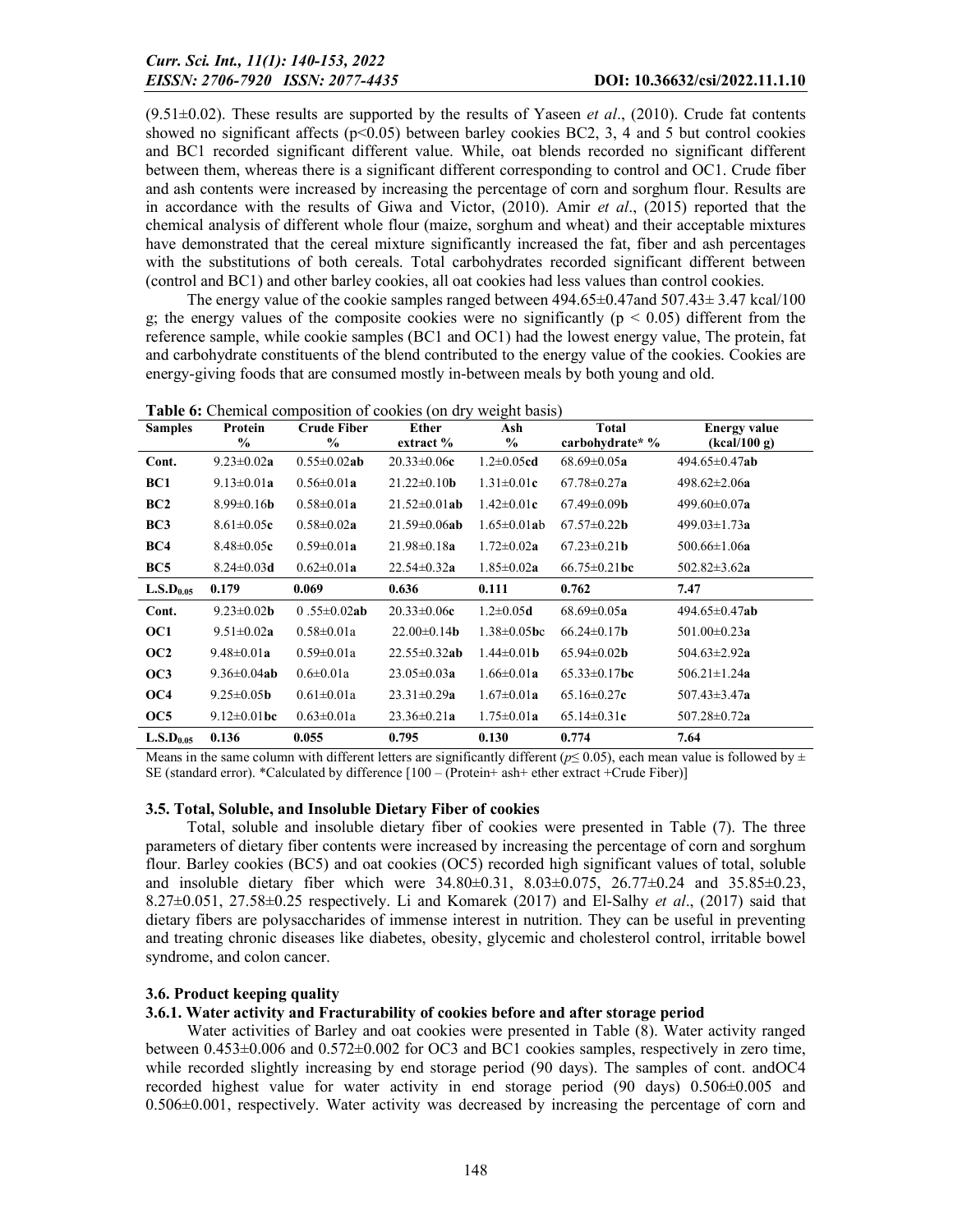sorghum flour. This might be due to different chemical structure of starch in sorghum and corn flour, also increasing water activity in all samples due to using whole grain in cookies making, and specially, β- glucan as fiber source in barley and oat which have water absorption ability.

Water activity  $(a_w)$  and moisture content are always important parameters influencing stability of biscuits during storage, in particular the resistance against microbes and rheological properties of the products. Typical of biscuits is not only low moisture content but also a rather low value of aw. Foods with aw<0.60 are considered as microbiologically stable, although some of their constituents may undergo chemical reactions (Leung, 1987).

| <b>Samples</b>         | TDF                       | <b>SDF</b>                | <b>IDF</b>                |
|------------------------|---------------------------|---------------------------|---------------------------|
| Cont.                  | $12.28 \pm 0.19$ d        | 2. $90\pm0.001d$          | $9.38 \pm 0.20$ d         |
| BC1                    | $16.00 \pm 0.17c$         | $3.76 \pm 0.005c$         | $12.24 \pm 0.17c$         |
| BC <sub>2</sub>        | $16.75 \pm 0.33c$         | $3.89 \pm 0.077c$         | $12.86 \pm 0.25c$         |
| BC <sub>3</sub>        | $31.87 \pm 0.24$ <b>b</b> | $7.41 \pm 0.057$ <b>b</b> | $24.47\pm0.18$ <b>b</b>   |
| BC4                    | $32.80 \pm 0.31$ b        | $7.71 \pm 0.075$ <b>b</b> | $25.09 \pm 0.24$ <b>b</b> |
| BC <sub>5</sub>        | $34.80 \pm 0.31 a$        | $8.03 \pm 0.075a$         | $26.77 \pm 0.24a$         |
| <b>L.S.</b> $D_{0.05}$ | 1.066                     | 0.23                      | 0.86                      |
| Cont.                  | $12.28 \pm 0.19$ <b>f</b> | $2.89 \pm 0.001$ <b>f</b> | $9.38 \pm 0.20e$          |
| OC1                    | $17.33 \pm 0.02e$         | $3.73 \pm 0.005e$         | $13.59 \pm 0.02$ d        |
| OC2                    | $20.86 \pm 0.03$ d        | $4.50 \pm 0.005$ d        | $16.36 \pm 0.02c$         |
| OC3                    | $32.53 \pm 0.04c$         | $7.02 \pm 0.008c$         | $25.50\pm0.03b$           |
| OC <sub>4</sub>        | $33.80 \pm 0.02$ <b>b</b> | $7.94 \pm 0.007$ <b>b</b> | $25.85 \pm 0.02$ <b>b</b> |
| OC5                    | $35.85 \pm 0.23a$         | $8.27 \pm 0.051a$         | $27.58 \pm 0.25a$         |
| L.S. D <sub>0.05</sub> | 0.499                     | 0.086                     | 0.437                     |

Table 7: Total, Soluble, and Insoluble Dietary Fiber of cookies

TDF: Total dietary fiber; SDF: Soluble dietary fiber; IDF: Insoluble dietary fiber

Means in the same column with different letters are significantly different ( $p \le 0.05$ ), each mean value is followed by SE (standard error).

|                     |                      | <b>Fracturability (N)</b> |                      |            |        |         |
|---------------------|----------------------|---------------------------|----------------------|------------|--------|---------|
| <b>Samples</b>      | Zero t               | Temp $(C)$                | 90 days              | Temp $(C)$ | Zero t | 90 days |
| Cont.               | $0.486 \pm 0.001$ de | 16.24                     | $0.506 \pm 0.005a$   | 17.84      | 50.96  | 43.05   |
| BC <sub>1</sub>     | $0.572 \pm 0.002$ a  | 16.66                     | $0.496 \pm 0.002 b$  | 18.50      | 61.64  | 68.27   |
| BC2                 | $0.506 \pm 0.001$ c  | 17.49                     | $0.493 \pm 0.002$ bc | 18.92      | 58.03  | 67.85   |
| BC <sub>3</sub>     | $0.503 \pm 0.001$ c  | 17.55                     | $0.503 \pm 0.001a$   | 18.83      | 57.62  | 63.95   |
| BC4                 | $0.494 \pm 0.0003$ d | 17.63                     | $0.499 \pm 0.001$ ab | 18.72      | 50.98  | 63.42   |
| BC <sub>5</sub>     | $0.519 \pm 0.001$ b  | 17.57                     | $0.504 \pm 0.001a$   | 18.56      | 47.75  | 60.45   |
| OC1                 | $0.494 \pm 0.003$ d  | 16.41                     | $0.503 \pm 0.001a$   | 17.89      | 38.92  | 33.75   |
| OC2                 | $0.487 \pm 0.002$ de | 16.46                     | $0.478 \pm 0.003$ d  | 17.89      | 34.26  | 28.63   |
| OC3                 | $0.453 \pm 0.006$ f  | 16.81                     | $0.490\pm0.001c$     | 18.25      | 29.42  | 28.09   |
| OC <sub>4</sub>     | $0.495 \pm 0.005$ d  | 16.83                     | $0.506 \pm 0.001a$   | 18.41      | 27.78  | 26.54   |
| OC5                 | $0.494 \pm 0.005$ d  | 16.50                     | $0.498 \pm 0.001$ ab | 18.10      | 26.63  | 25.65   |
| LSD <sub>0.05</sub> | 0.007                |                           | 0.005                |            |        |         |

Table 8: Water activity and fracturability of cookies before and after storage

Means in the same column with different letters are significantly different ( $p \le 0.05$ ), each mean value is followed by SE (standard error).

Fracturability (which measures the resistance of a sample to bend before it breaks) was significantly increased with barley blends cookies compared to oat blends cookies which, it was decreased by increasing the percentage of corn and sorghum flour, it was might be due to the different chemical structure of starch in sorghum and corn, also recorded slightly increase in end storage period (90 days) in barley flour composite cookies. BC1had the highest value in fracturability in zero time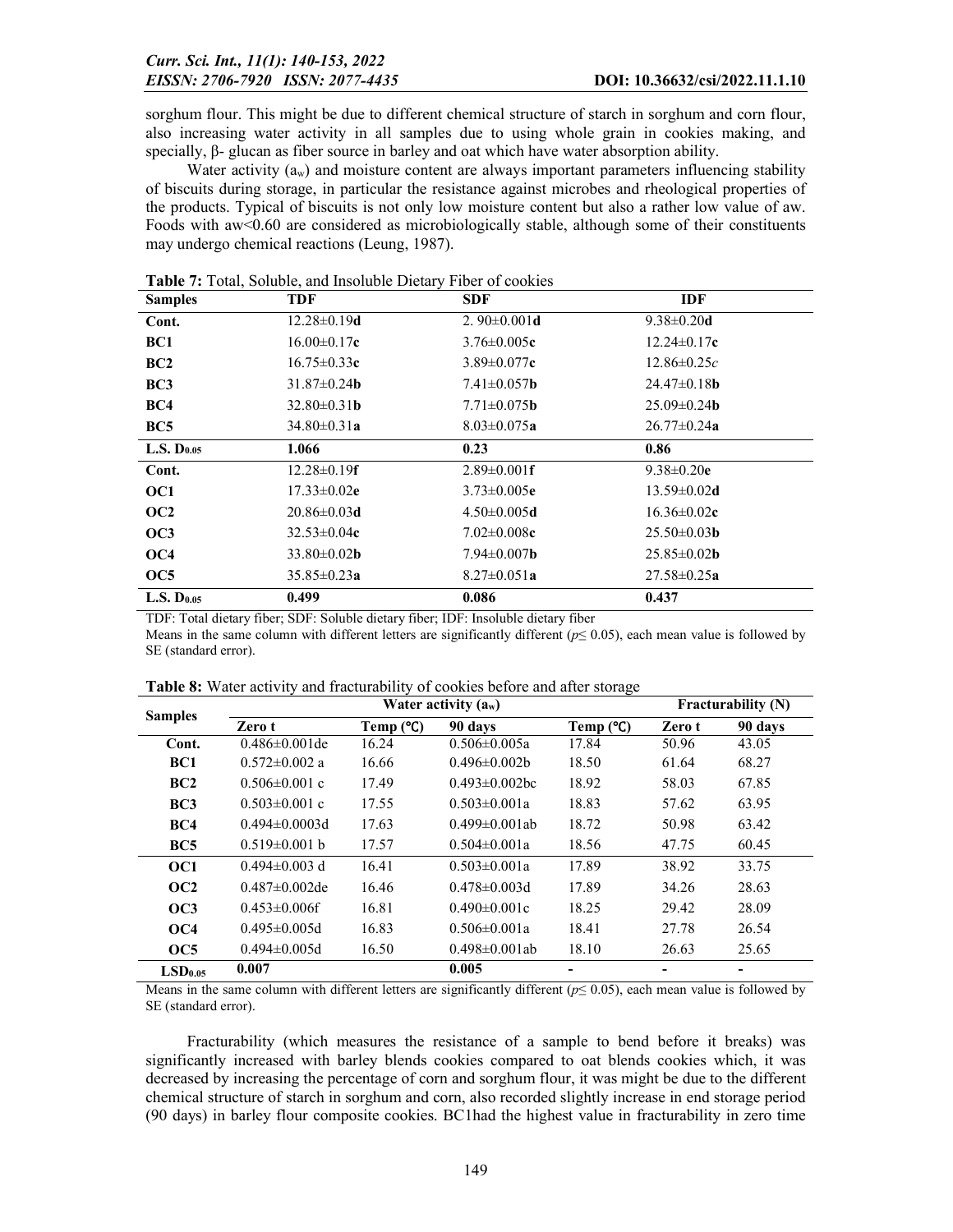and end storage period (61.64and 68.27), respectively. This might be due to the different structure of starch and protein type in barley. The results clearly registered decreasing with similar to the one reported by Adebowale *et al.,* (2012) for cookies made from mixtures of sorghum -wheat and wheatoat flour blends (Chavan and Kadam 1993), respectively. Hardness of cookies is due to the interaction of proteins with starch by hydrogen bond. As opposed to a conclusion was agreed with that reported by Okaka and Isieh (1997) and Ayo *et al.,* (2007) for the utilization of composite flours in cookies to reduce its break strength. Also, Adebowale *et al.* (2012) reported that increase in rigidity is due to increase in carbohydrate/starch granules, which is responsible for gel and structure formation in baked goods.

### 3.6.2. Changes in fat content indices of cookies during storage

Lipid oxidation causes the formation of a grease hydro peroxide (primary oxidation products at the propagation stage), which is tasteless, odorless and highly unstable and decomposes to form secondary oxidation products such as aldehydes, ketones and carbonyls that adversely affect to food flavor quality (Angelo, 1996). Lipid oxidation is known to cause rancidity in many types of foods, including low moisture food (water activity lower than 0.5) (Kumar *et al.,* 2014) and had small amounts of lipids less than 1% (Barden, 2014).

Table (9) show acid values in barley and oat cookies, results indicated that no significant different value between all cookies in zero time except OC4 and OC5, while control and BC1, BC3 recorded highest value (1.15±0.005 and1.145±0.002), respectively. Additionally, storage period (90 days) noticed increase value for all cookies, while control and BC2 had highest value in end storage  $(2.41\pm0.00$  and  $2.40\pm0.00$ ). Also, Table (9) displays high significant differences in peroxide values of all cookies in zero-time, control recorded the highest value  $(12.23\pm0.01)$  compared to the others. At the end of storage period (90 days) slightly significant differences between peroxide values, control recorded highest value (14.84±0.09). This might be due to using whole meal flour enriched with polyphenolic compound which concentrate in external coating of cereals.

Peroxide values are used as indicators of rancidity development during storage. The delay in peroxides formation at early months of storage was happen at low environmental temperature as it was at the rainy season. High temperatures accelerate the rate of oxidative rancidity and peroxide formation, also, oils stored at 40 <sup>o</sup>C showed higher peroxide values than those stored at 25 <sup>o</sup>C (Magda) *et al*., 2008). No development of rancidity was observed in cookies made up to 60 days of storage, odor and flavor associated with typical oxidative rancidity are due to carbonyl type compounds (Seevaratnam *et al*., 2012). Peroxide values of fresh oil are often lower 10 milli-equivalent/kg, and if the peroxide value is between 30 and 40 milli-equivalent/kg, a rancid taste is highly noticeable (Chakrabarty, 2003).

|                     |                            | Acid value ( $mg KOH/g$ ) |                           | Peroxide value (milli eq. /1000g) |
|---------------------|----------------------------|---------------------------|---------------------------|-----------------------------------|
| <b>Samples</b>      | Zero t                     | 90 days                   | Zero t                    | 90 days                           |
| Cont.               | $1.15 \pm 0.005a$          | $3.675 \pm 0.01a$         | $12.23 \pm 0.01a$         | $14.84 \pm 0.09$ a                |
| BC <sub>1</sub>     | $1.145 \pm 0.002a$         | $3.66 \pm 0.03a$          | $11.03 \pm 0.05$ de       | $14.18 \pm 0.04$ bc               |
| BC2                 | $1.14 \pm 0.005a$          | $3.755 \pm 0.03a$         | $11.13 \pm 0.00$ d        | $14.36 \pm 0.02$ b                |
| BC3                 | $1.145 \pm 0.002a$         | $3.565 \pm 0.03$ ab       | $10.71 \pm 0.01$ <b>f</b> | $14.11 \pm 0.01$ bc               |
| BC4                 | $1.14 \pm 0.00a$           | $3.47 \pm 0.02$ <b>b</b>  | $11.26 \pm 0.02$ d        | $14.23 \pm 0.01$ b                |
| BC <sub>5</sub>     | $1.13 \pm 0.00$ ab         | $3.375 \pm 0.01$ b        | $11.33 \pm 0.005d$        | $14.17 \pm 0.02$ bc               |
| OC1                 | $1.135 \pm 0.002$ ab       | $3.55 \pm 0.03$ ab        | $11.63 \pm 0.01$ b        | $14.29 \pm 0.02$ b                |
| OC <sub>2</sub>     | $1.135 \pm 0.002$ ab       | $3.6 \pm 0.00$ ab         | $11.56 \pm 0.01$ b        | $13.71 \pm 0.02$ d                |
| OC3                 | $1.14 \pm 0.00a$           | $3.4 \pm 0.00$ <b>b</b>   | $10.65 \pm 0.09$ <b>f</b> | $14.16\pm0.01$ bc                 |
| OC4                 | $1.125 \pm 0.002$ <b>b</b> | $3.375 \pm 0.01$ b        | $11.51 \pm 0.01$ bc       | $14.22 \pm 0.005$ <b>b</b>        |
| OC <sub>5</sub>     | $1.115 \pm 0.002$ <b>b</b> | $3.275 \pm 0.01$ <b>b</b> | $11.66 \pm 0.04$ <b>b</b> | $14.31 \pm 0.01$ b                |
| LSD <sub>0.05</sub> | 0.013                      | 0.076                     | 0.147                     | 0.142                             |

Table 9: Changes in fat content indices of cookies during storage

Means in the same column with different letters are significantly different ( $p \le 0.05$ ), each mean value is followed by SE (standard error).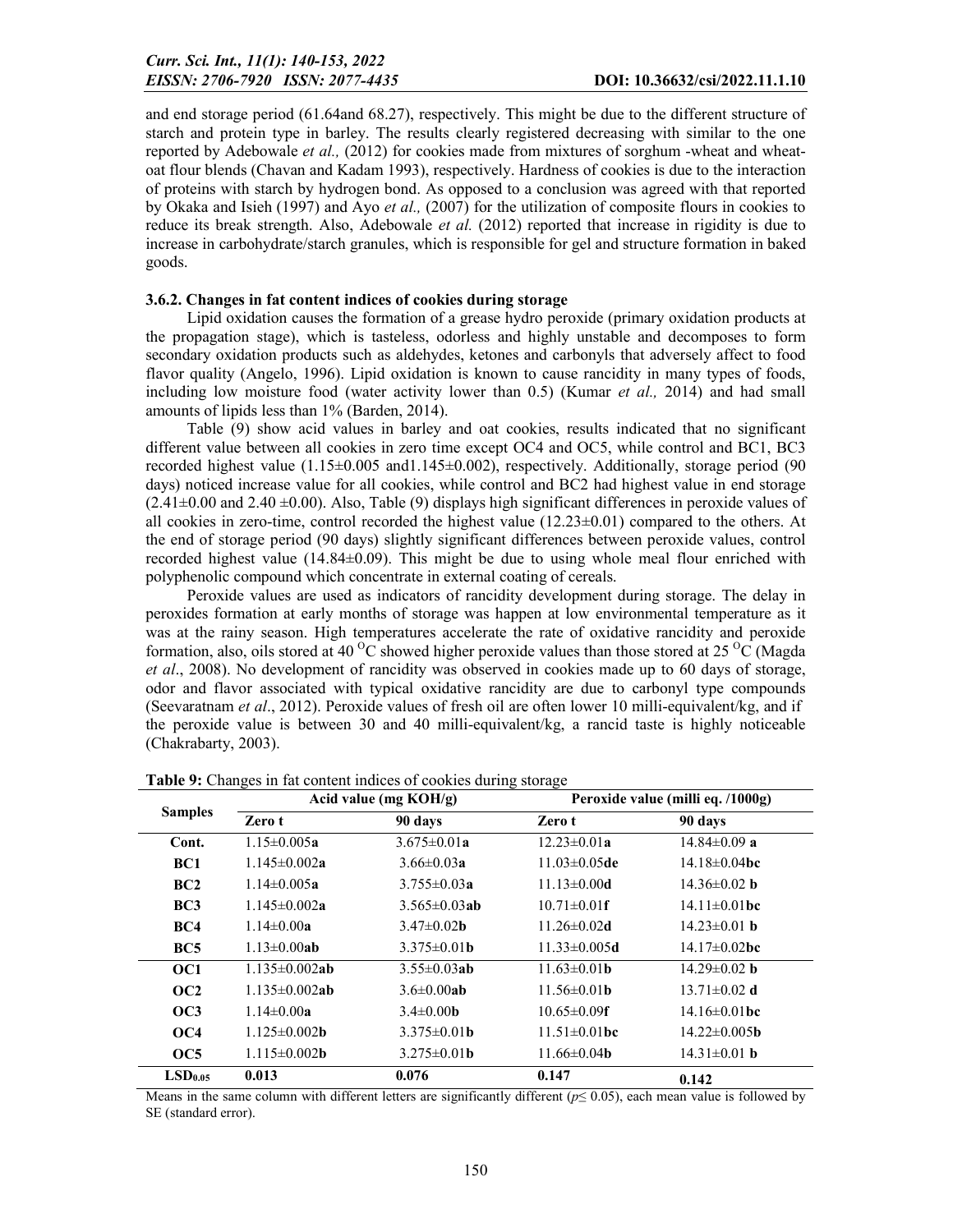## 4. Conclusion

This study has revealed that all ratio blends of cookies of acceptable and desirable physical properties and chemical composition comparable to 100% whole wheat flour cookies could be produced from barley or oat –corn and sorghum composite flour. The composite flour cookies could be of health benefits to different consumers.

### References

- A.A.C.C., 2000.Approved methods of the American Association of Cereal Chemists," in *American Association of Cereal Chemists*, Inc St Paul, Minnesota, USA.
- Adebowale, A.A., M.T. Adegoke, S.A. Sanni, M.O. Adegunwa, and G.O. Fetuga, 2012. Functional properties and biscuit making potentials of sorghum–wheat flour composite. American Journal of Food Technology, 7: 372–379.

http://dx.doi.org/10.3923/ajft.2012.372.379

Adeyeye, S.A.O., 2016.Assessment of quality and sensory properties of sorghum–wheat flour cookies. Cogent Food & Agriculture, 7:1- 10.

http://dx.doi.org/10.1080/23311932.2016.1245059

- Ahmad, M., G. Zaffar, Z.A. Dar, and M. Habib, 2014.A review on oat (*Avena sativa* L.) as a dualpurpose crop. Sci. Res. Essays, 9: 52–59.DOI: 10.5897/SRE2014.5820.
- Alka, V., P. Boora, and N. Khetarpaul, 2017. Grab a healthy bite: Nutritional evaluation of barleybased cookies, Asian J.Dairy & Food Res, 36 (1): 76-79.DOI:10.18805/ajdfr.v36i01.7464
- Amir, B., G. Mueen-ud-din, M. Abrar, S. Mahmood, M. Nadeem, and A. Mehmood, 2015. Chemical composition, rheological properties and cookies making ability of composite flours from maize, sorghum and wheat. Journal of Agroalimentary Processes and Technologies, 21(1): 28-35.
- Angelo, A. J. St., 1996. Lipid oxidation in foods Critical Reviews in Food Science and Nutrition, 36 (3): 17-224.
- A.O.A.C., 2005.Official Methods of Analysis of the Association of Official Analytical Chemists.18<sup>th</sup> Edition, Washington DC.
- Ayo, J.A., V.A. Ayo, I. Nkama, and R. Adeworie, 2007. Physiochemical, *in vitro* digestibility and organoleptic evaluation of acha-wheat biscuit supplemented with soybean flour. Nigerian Food Journal, 25: 15–17.
- Ayo, J.A., and T. Gaffa, 2002. Effect of undefeated soybean flour on the protein content and sensory quality of Kunnu Zaki. Nigerian Food Journal, 20: 7–9.
- Barden, L.M., 2014. Understanding lipid oxidation in low-moisture food. PhD Thesis, University of Massachusetts Amherst, 2014.
- Chakrabarty, M.M., 2003. Chemistry and Technology of Oils and Fats. Volume I Ist Edition. Allied Publishers India.
- Chauhan, A., D.C. Saxena, and S. Sukhcharn, 2016. Physical, textural, and sensory characteristics of wheat and amaranth flour blend cookies. Cogent Food & Agriculture, 2(1): 1125773- 80.
- Chavan, J.K., and S.S. Kadam, 1993. Nutritional enrichment of bakery products by supplementation with non-wheat flours.Critical Reviews in Food Science and Nutrition, 33: 189–226.
- Daryanto, S., L. Wang, and P.A. Jacinthe, 2016. Global Synthesis of Drought Effects on Maize and Wheat Production. PLOSONE, 11(5): 1–15. DOI: 10.1371/journal.pone.0156362.
- Das, A., U. Raychaudhuri, and R. Chakraborty, 2011. Cereal based functional food of Indian subcontinent: a review. J. Food Sci. Tech., 49(6): 665–672. doi:10.1007/s13197-011-0474-1
- El-Salhy, M., S.O. Ystad, T. Mazzawi, and D. Gundersen, 2017. Dietary fiber in irritable bowel syndrome (Review).International Journal of Molecular Medicine, 40(3): 607–613.
- FDA, Food and Drug Administration, 2003. Food labelling: Health claims; soluble dietary fiber from certain foods and coronary heart disease. Federal Register, 68: 44207–44209.
- Fredlund, K., N.-G. Asp, M. Larsson, I. Marklinder, and A.-S. Sandberg, 1997. Phytate Reduction in Whole Grains of Wheat, Rye, Barley and Oats after Hydrothermal Treatment. Journal of Cereal Science, 25: 83–91.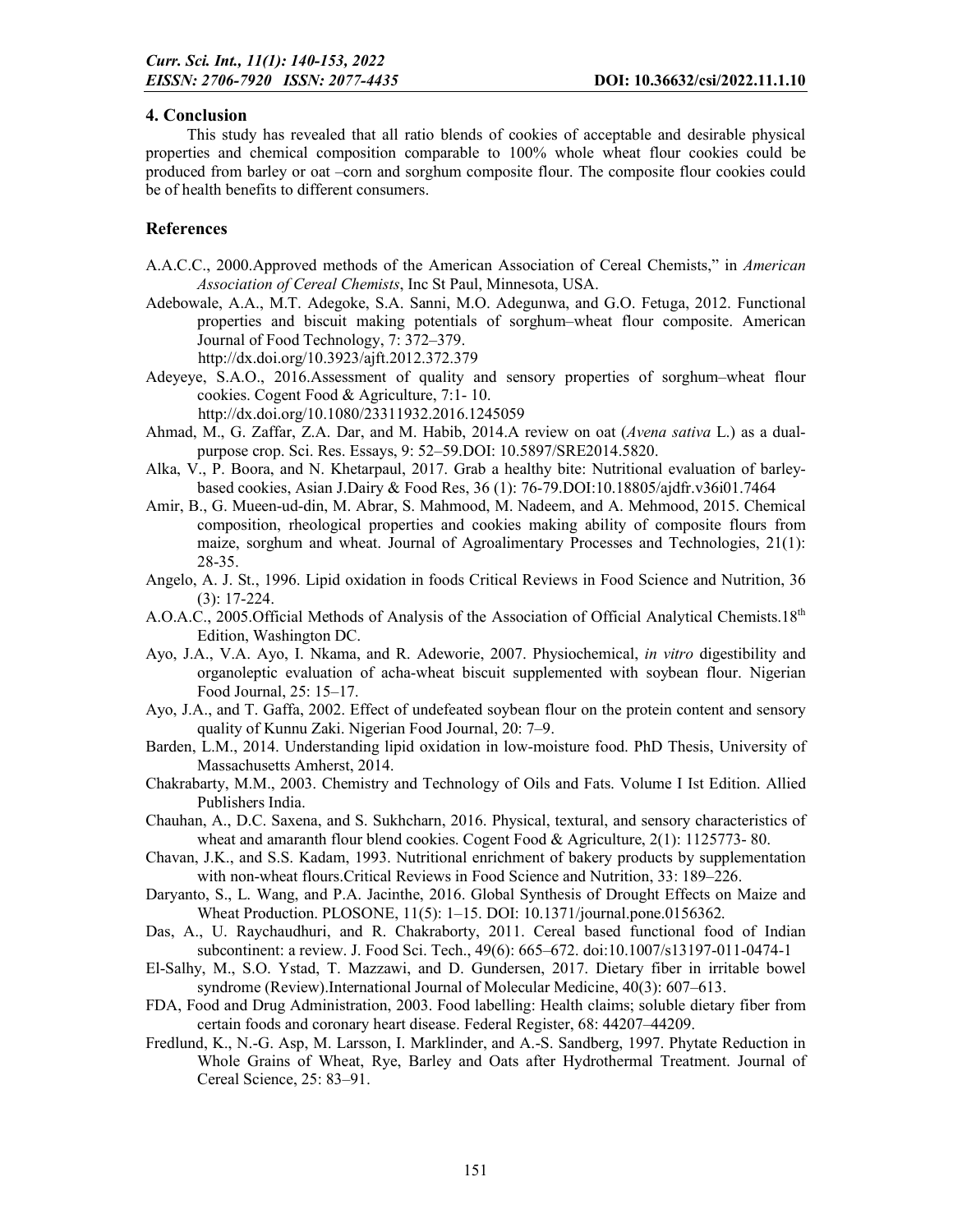- Gaines, C., 1994. Objective assessment of cookie and cracker texture. In H. Faridi (Ed.), The science of cookie and cracker production, 455–495.New York, NY: Chapman and Hall.
- Gernah, D.I., I.A. Senger, and J.O. Audu, 2010. Physico-chemical and sensory evaluation of cookies produced from wheat and brewers spent grain composite flour. Nigerian Food Journal, 28: 440–447.
- Giwa, E.O. and A.O. Victor, 2010. Quality characteristics of biscuits produced from composite Flours of wheat and quality protein maize. African Journal of Food Science and Technology, 1(5): 116-119.
- Gharib, A.G., S.G. Mohseni, M. Mohajer, and M. Gharib, 2006. Bioavailability of essential trace elements in the presence of phytate, fiber and calcium. J. Radioanal. Nucl. Chem., 270: 209- 215. Doi: 10.1007/s10967-006-0330-3
- Gupta, K.R., S.G. Singh, and N.S. Kumar, 2015.Reduction of phytic acid and enhancement of bioavailable micronutrients in food grains. J. Food Sci. Technol. , 52(2): 676–684.
- Hahn, D.H., L.W. Rooney, and Earp, C.F., 1984.Tannins and phenols of sorghum. Cereal foods World, 29(12): 776-779.
- Hooda, S. and S. Jood, 2005.Organoleptic and nutritional evaluation of wheat biscuits supplemented with untreated and treated fenugreek flour. Food Chemistry, 90: 427-35.
- Huttner, E.K., F.D. Bello, and E.K. Arendt, 2010.Rheological properties and bread making performance of commercial wholegrain oat flours. J. Cereal Sci., 52: 65–71. DOI: 10.1016/j.jcs.2010.03.004.
- Kadam, D.M., P. Barnwal, S. Chadha, and K.K. Singh, 2012. Biochemical properties of whole and degermed maize flours during storage. American Journal of Biochemistry, 2(4): 41-46. doi: 10.5923/j.ajb.20120204.01
- Kulamarva, A., 2005. Rheological and Thermal Properties of Sorghum Dough. M.S thesis. Department of Bioresource Engineering McGill University Montreal, Canada.
- Kumar, P., R.S. Manohar, A.R. Indiramma, and A.G. Krishna, 2014. Stability of oryzanol fortified biscuits on storage. Journal of Food Science and Technology, 51: 2552-2559.
- Leung, H.L., 1987. Influence of water activity on chemical reactivity. In: Rockland, L.B. Beuchat L.B.(Ed.): Water activity: theory and application to food. New York: Marcel Dekker, 27-53.
- Li, Y.O. and A.R. Komarek, 2017. Dietary fibre basics: Health, nutrition, analysis, and applications. Food Quality and Safety, 1(1): 47–59.
- Liu, L., T.J. Herald, D. Wang, J.D. Wilson, S.R. Bean, and F.M. Aramouni, 2012. Characterization of sorghum grain and evaluation of sorghum flour in a Chinese egg noodle system. Journal of Cereal Science, 55(1):31-36. doi: 10.1016/j.jcs.2011.09.007
- Magda, R.A., A.M. Awad, and K.A. Selim, 2008. Evaluation of Mandarin and Navel orange peels as natural sources of antioxidants in biscuit.Journal of Food Science and Technology, (special conference volume):75-82.
- Martínez, D.B., M.V.G. Ibáñez, and F.L. Rincón, 2002. Acidofitico: aspectosnutricionales e Implicacion esanaliticas. Arch. Latinoam. Nutr., 52: 219-231.
- Marero, L.M., E.M. Payumo, E.C. Librando, W.N. Laine, M.D. Gopez, and S. Homma, 1998. Technology of using food formulations prepared from germinated cereals and legumes. Journal of Food Science, 53: 1391–1395.
- Maxwell, S.E., and H.D. Delaney, 1989.Designing experiments and analyzing data. Belmont CA: Wads Worth Publ.Com.
- Meilgaard, M.C., G.V. Civile, and B. Thomas Carr, 2007. Sensory evaluation techniques, 4th ed. C.R.C. Press L.L.C., New York, USA.
- Mir, N.A., K. Gul, and C.S. Riar, 2015. Techno functional and nutritional characterization of glutenfree cakes prepared from water chestnut flours and hydrocolloids. Journal of Food Processing & Preservation, 39: 978–984.doi:10.1111/jfpp.12311
- Mutegi, E., F. Sagnard, M. Muraya, B. Kanyenji, B. Rono, C. Mwongera, C. Marangu, J. Kamau, H. Parzies, S. De- Villiers, K. Semagn, P.S. Traore, and M. Labuschagne, 2010. Ecogeographical distribution of wild, weedy and cultivated Sorghum bicolor (L.) Moench in Kenya: Implications for conservation and crop-to-wild gene flow. Genetic Resources and Crop Evolution, 57: 243–253.doi:10.1007/s10722-009-9466-7